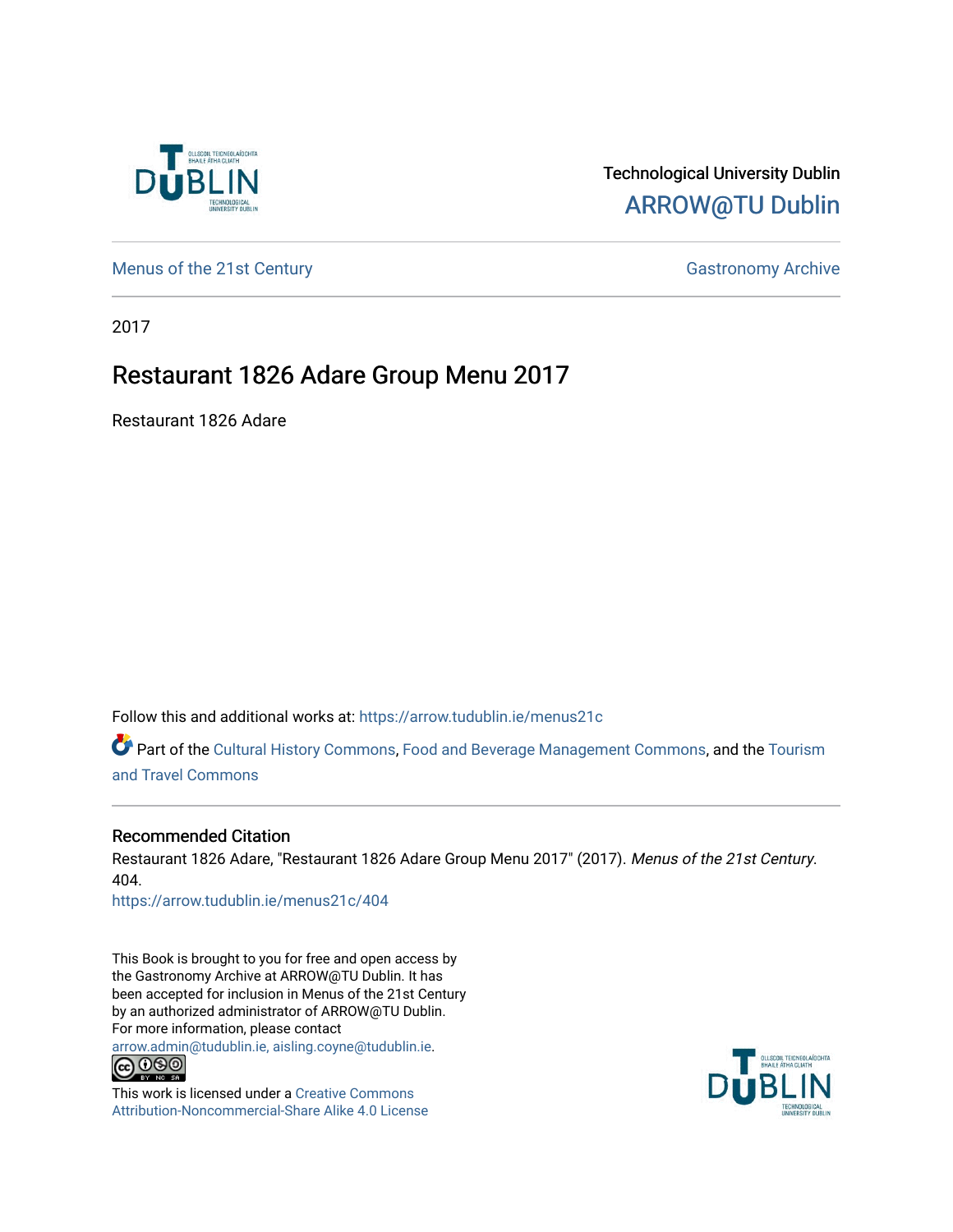1826 Adare, Best Restaurant in Limerick & Munster 2015. Proprietors Wade & Elaine Murphy strive to offer locally sourced food at reasonable prices in a comfortable ...

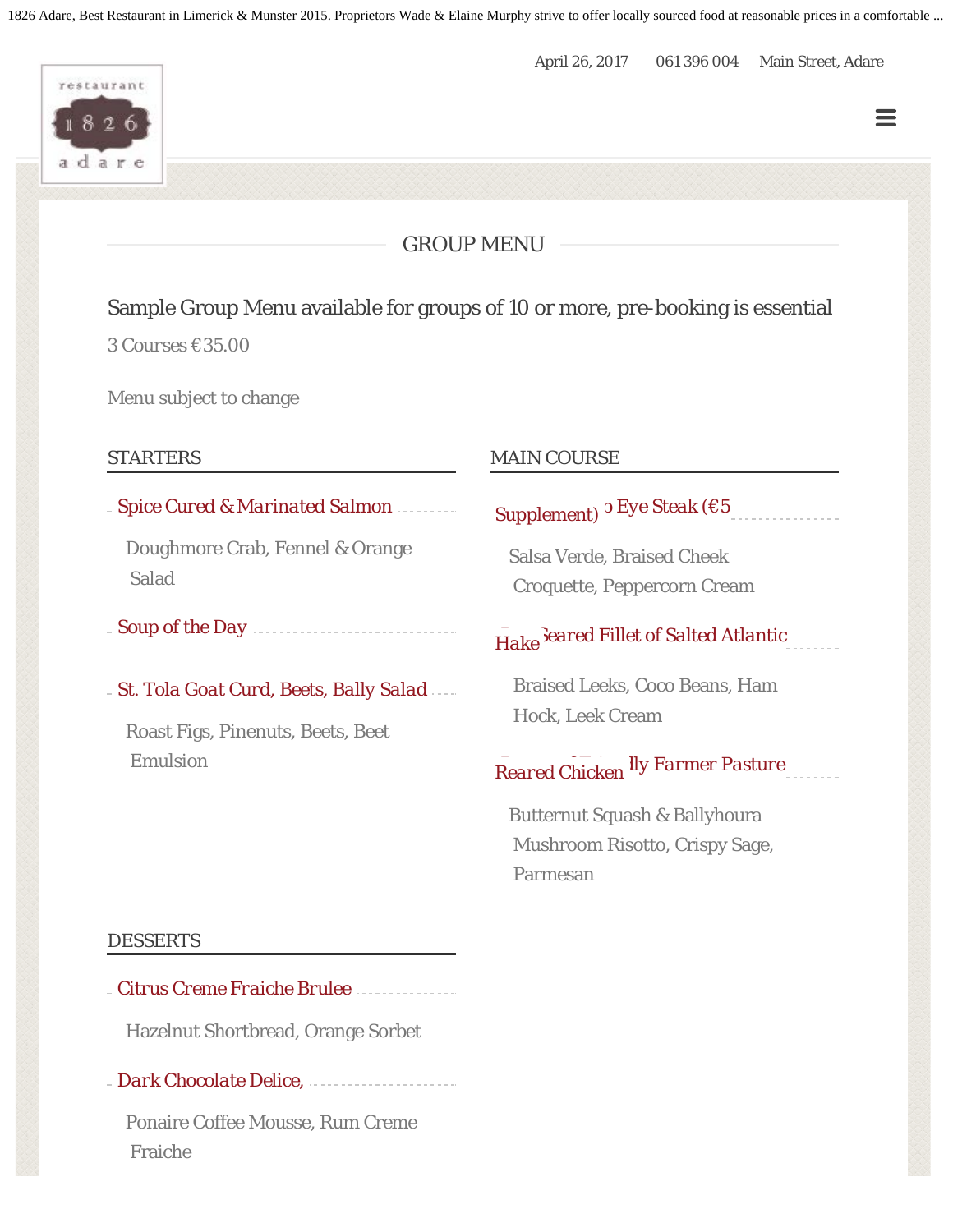1826 Adare, Best Restaurant in Limerick & Munster 2015. Proprietors Wade & Elaine Murphy strive to offer locally sourced food at reasonable prices in a comfortable ...

\*Please note menus are subject to change\*

A discretionary service charge of 10% will be added to tables of 6 and more,



*1826 is one of the defining examples of the modern creative casual Irish restaurant. The cooking is serious and ambitious but the food is delivered without a jot of pretension and served in the most charming, relaxed style.*

**JOHN MCKENNA, EDITOR, THE MCKENNA GUIDE**



### 1826 Adare

Main Street, Adare +353 (0) 61 396 004 [info@1826adare.ie](mailto:info@1826adare.ie)

Run by Elaine and Wade Murphy, the thatched cottage restaurant that is 1826 Adare, gets its name from the year the first Lord Dunraven, built

## Our location



# Opening hours

| <b>Monday:</b>    | <b>Closed</b> |
|-------------------|---------------|
| <b>Tuesday:</b>   | <b>Closed</b> |
| <b>Wednesday:</b> | 6:00 PM       |
| <b>Thursday:</b>  | 6:00 PM       |
| <b>Friday:</b>    | 6:00 PM       |
| <b>Saturday:</b>  | 6:00 PM       |
| <b>Sunday:</b>    | 3:00 PM       |